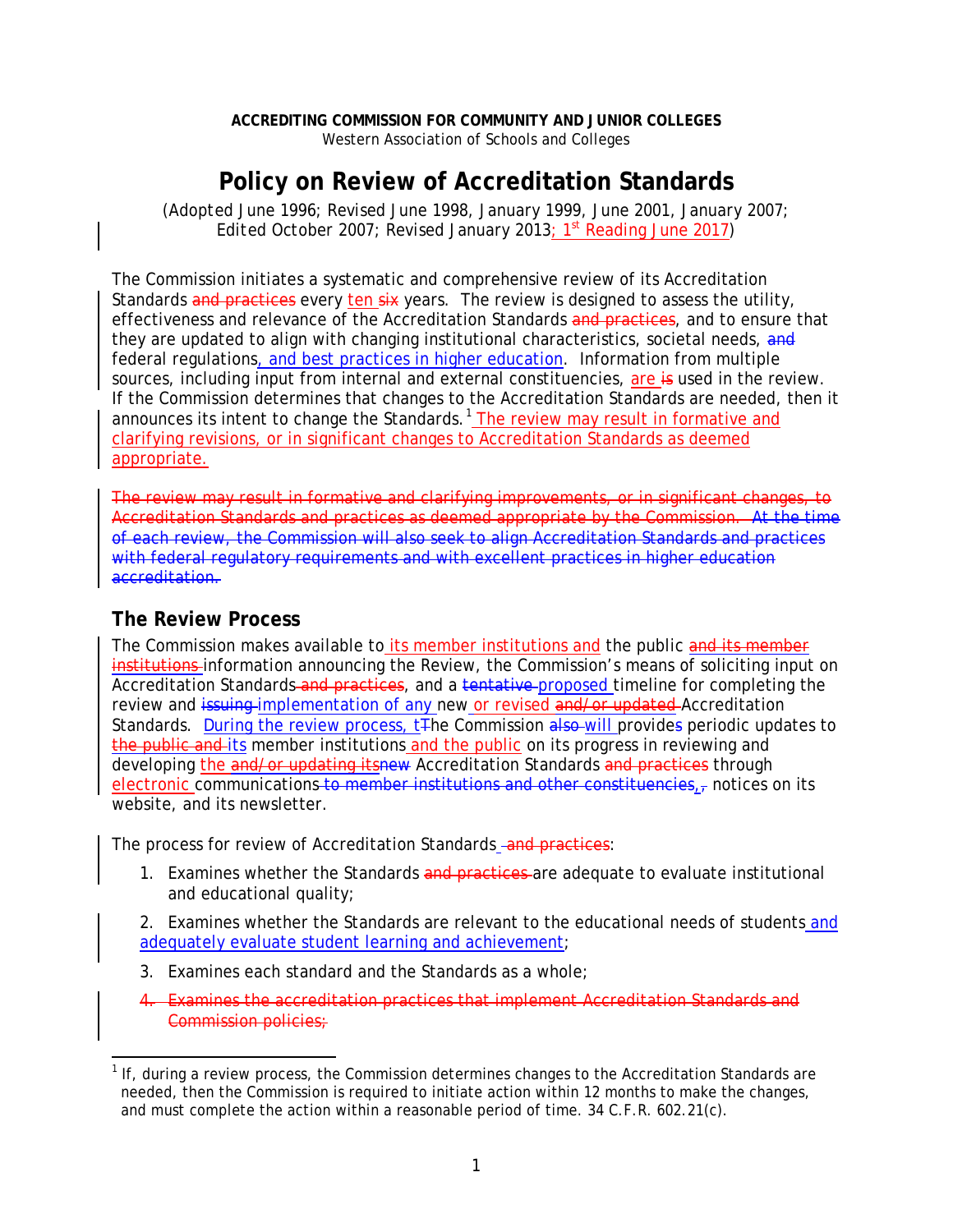- 5.4. Solicits suggestions from internal constituencies such as Commissioners and Commission staff, member institutions and their staff, and governing board members, and persons who serve as evaluation team members and team chairs;
- 6.5. Solicits suggestions from communities of interest or others with special expertise in accreditation related matters; and
- Solicits suggestions from external constituencies such as students, business leaders and other members of the public served by member institutions.

## **Development and Approval of New and/or Revised Updated Accreditation Standards**

If the review process results in the need for new and/or revisions updates to the Accreditation Standards, t<sub>The</sub> Commission may use the assistance of special topic task forces, accreditation experts, an editorial board or drafting committee, and persons from member colleges when drafting proposed language for the revised new and/or updated Accreditation Standards.

Once any revised new and/or updated Accreditation Standards have been drafted, t<sub>The</sub> Commission will provides opportunities to its member institutions, and their staffs and governing board members, college systems to which they may belong, students, business leaders and other members of the public, and other higher education associations to comment on proposed changes to Accreditation Standards. These individuals and groups are invited to send written comments to the Commission and/or to testify at public hearings and meetings scheduled by the Commission. The comments thus gathered are taken into account as the Commission finalizes any revisions to Accreditation standards.

When the Commission has developed a final draft of any new and/or updates to the Accreditation Standards, it will announce the date and location for a Commission meeting at which the Accreditation Standards will be considered for first reading, and will invite comment on theat draft during through a public hearing. In order to facilitate constituency and public input, the Commission may conduct additional public hearings throughout the Western region on the final draft of the Accreditation Standards. The Commission will announce the date and location for a Commission meeting at which the Accreditation Standards will be considered for second reading and adoption, and will invite comment before taking action to adopt the new and/or updated revised Accreditation Standards. The process for drafting and approving new standards normally will be completed within two years.

## **RevisionsChanges to Accreditation Standards between Reviews**

At any time between the regular ten-year review of Accreditation Standards, The above notwithstanding, lif the Commission identifies a need to revise change the a Sstandards between reviews<sup>[2](#page-1-0)</sup> at any time between the regular ten-year review, the process for ensuring constituent participation will be is consistent with the process used during the tensix-year standard reviews. When the Commission identifies a need to change the an Accreditation

<span id="page-1-0"></span> $2$  The USDE can require accrediting bodies to make changes to Accreditation Standards and policies within one year of adoption of new regulations or discovery by the USDE that an accreditor's Standards are not compliant with federal regulations. In such cases, the ACCJC will need to respond within the one year time frame.

<sup>34</sup> C.F.R. §602.36.